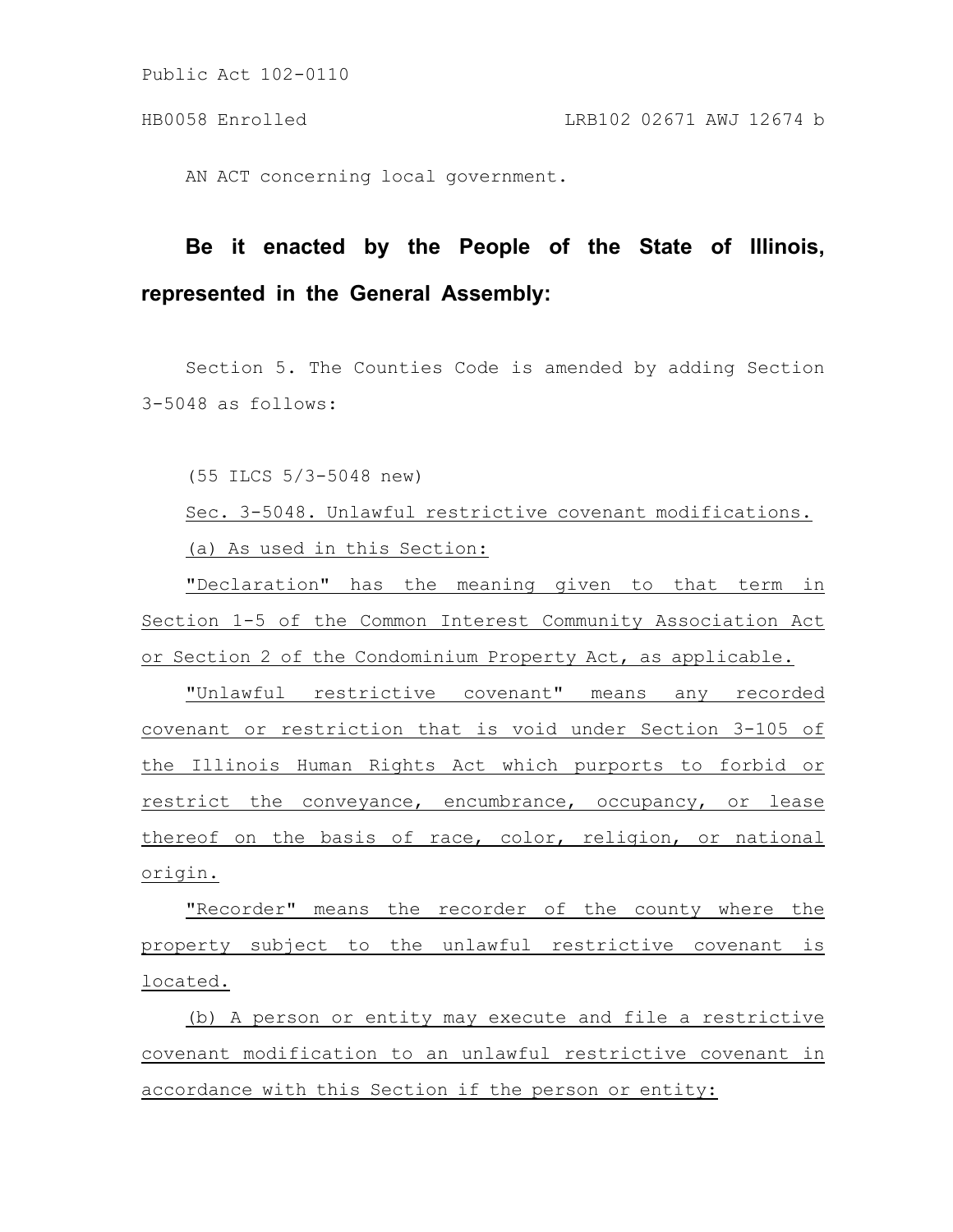HB0058 Enrolled LRB102 02671 AWJ 12674 b

(1) holds an ownership interest in property that is subject to the unlawful restrictive covenant; or

(2) is a common interest community association, a condominium association, a unit owners' association, a residential housing cooperative, or a master association of a parcel of property subject to an unlawful restrictive covenant under the following conditions:

(A) When a parcel of property subject to an unlawful restrictive covenant is in a common interest community association, condominium association, unit owners' association, residential housing cooperative, or master association, only the board, acting through a majority vote, may execute and file a restrictive covenant modification under this Section. Removal of an unlawful restrictive covenant will not require approval of the owners or members of such association or cooperative, notwithstanding any provision of the governing documents to the contrary. As used in subparagraphs (A) through (D), "board" means the board of managers or directors or the managing trustees of any such association or cooperative.

(B) If the board receives a written request by an owner or member of the association or cooperative that the board exercise its authority to execute and file a restrictive covenant modification under this Section, the board shall, within 90 days, investigate any claim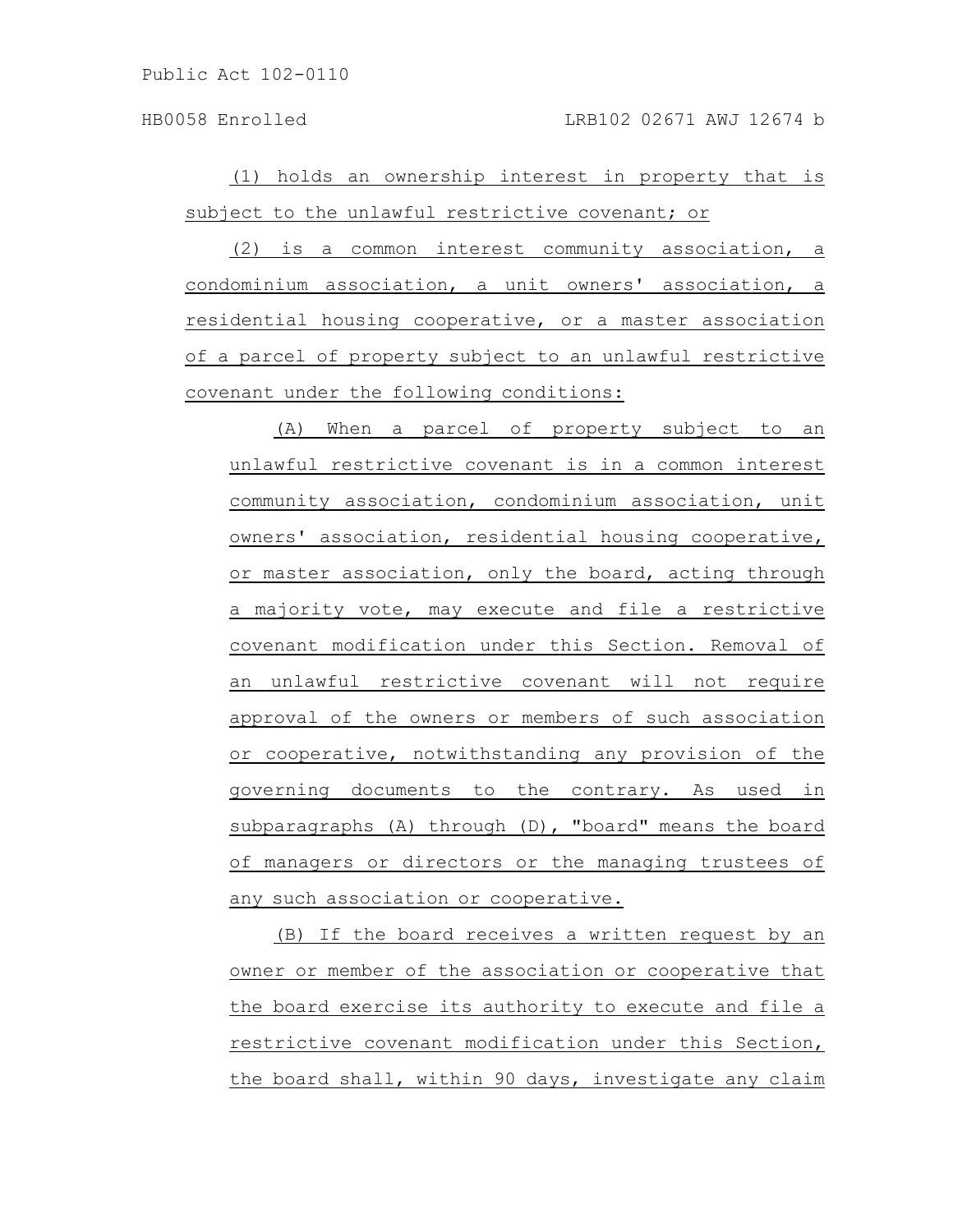of an unlawful restrictive covenant and, if determined to be an unlawful restrictive covenant, shall execute and file a restrictive covenant modification as provided under this Section.

(C) If a board fails or refuses to execute and file a restrictive covenant modification after it receives a written request by an owner or member as provided in subparagraph (B), the owner or member who made the written request may bring an action to compel the board to file a restrictive covenant modification. Any owner or member who prevails in such an action to compel shall be entitled to recover reasonable attorneys' fees and costs from the association or cooperative.

(D) The board shall give written notice to all owners or members of the association of the restrictive covenant modification along with a copy of such restrictive covenant modification within 21 days after receiving a recorded copy of the documents.

(c) A restrictive covenant modification shall include:

(1) a complete copy of the original instrument containing the unlawful restrictive covenant with the language of the unlawful restrictive covenant stricken; and

(2) a petition to modify an unlawful restrictive covenant, as provided in subsection (d).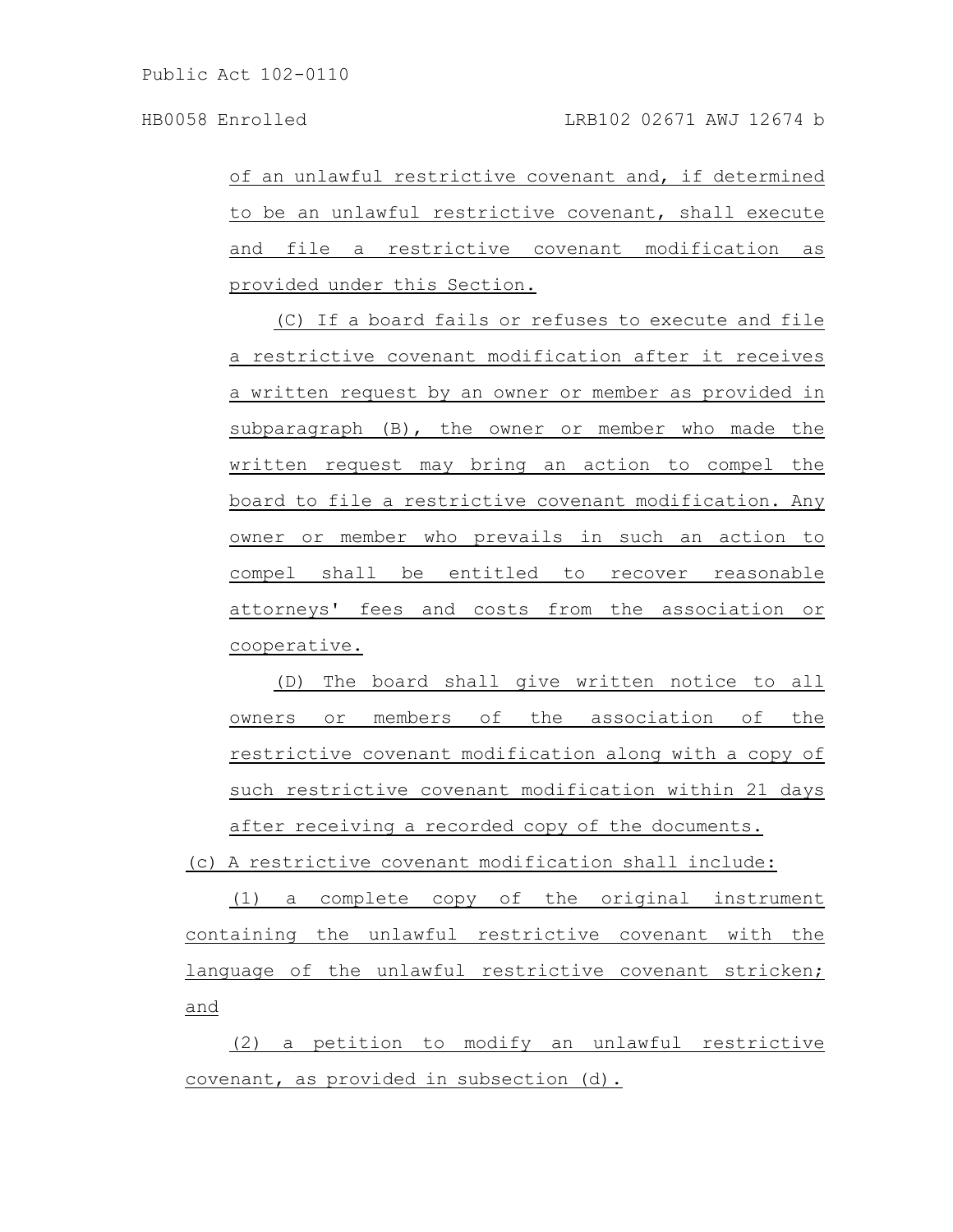(d) A petition to modify an unlawful restrictive covenant shall:

(1) be signed by the record owner of the property or, in the case of an entity under paragraph (2) of subsection (b), be accompanied by a certification that a majority of the governing body of the entity has agreed to the restrictive covenant modification;

(2) reference the property index number or unique parcel identification code of the property for which the original instrument containing the unlawful restrictive covenant is recorded; and

(3) include any other information that the recorder or State's Attorney considers necessary in carrying out the requirements of this Section.

(e) On receipt of a restrictive covenant modification, the recorder shall submit the restrictive covenant modification together with a copy of the original instrument referenced in the restrictive covenant modification to the State's Attorney.

(f) Within 30 days of receipt from the recorder, the State's Attorney shall:

(1) review the restrictive covenant modification and the copy of the original instrument to determine: (i) whether the original instrument contains an unlawful restrictive covenant; and (ii) whether the restrictive covenant modification correctly strikes through only the language of the unlawful restrictive covenant; and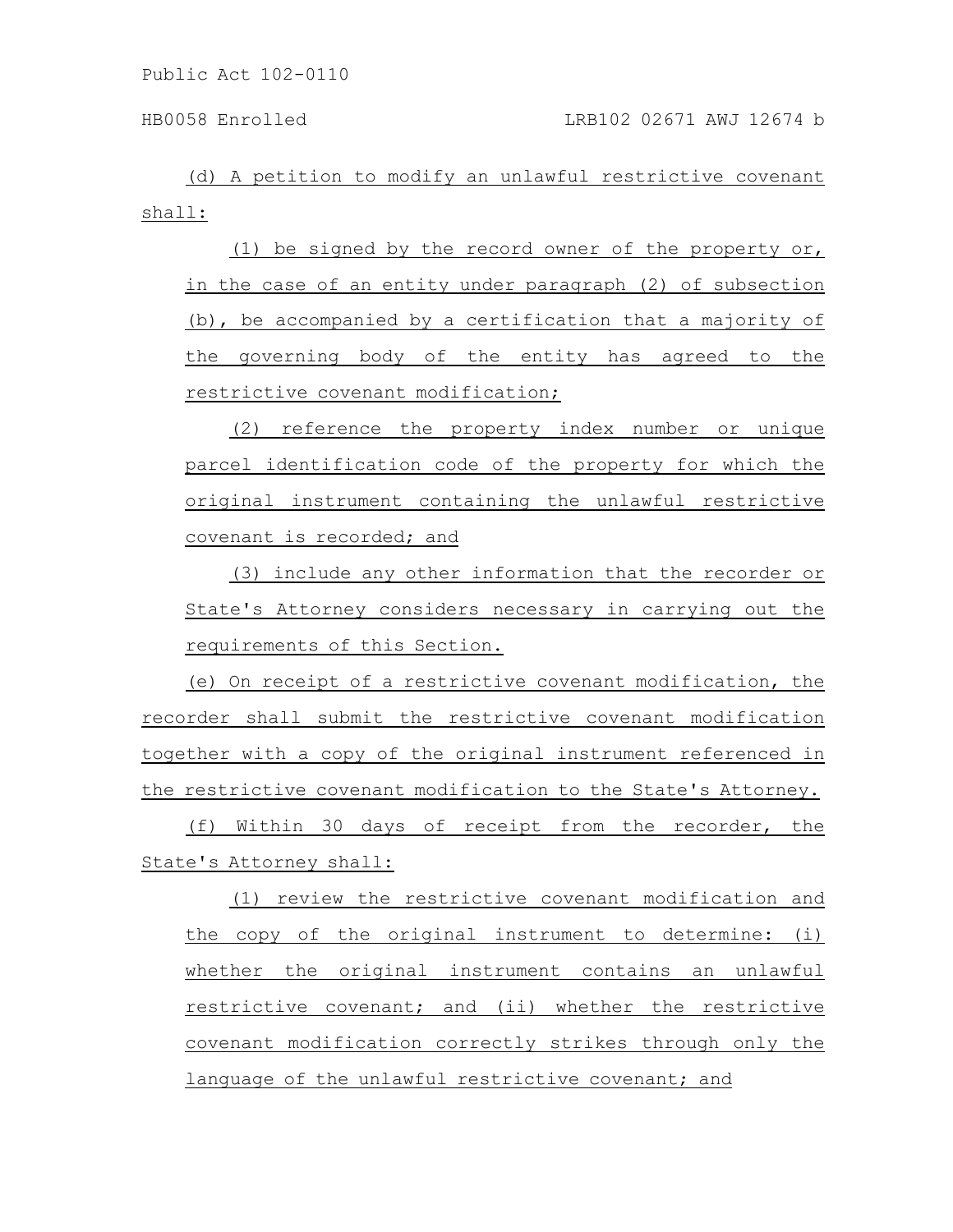(2) return the restrictive covenant modification and copy of the original instrument to the recorder together with the State's Attorney's written determination.

(g) The recorder may not record a restrictive covenant modification filed under subsection (b) unless the State's Attorney determines that the modification is appropriate in accordance with subsection (f). If the State's Attorney's written determination finds that the instrument contains an unlawful restrictive covenant, the recorder shall record the restrictive covenant modification with the language stricken as directed by the State's Attorney.

(h) A recorded restrictive covenant modification shall be indexed in the same manner as the original instrument.

(i) Subject to all lawful covenants, conditions, and restrictions that were recorded after the recording of the original instrument, the restrictions contained in a duly recorded restrictive covenant modification are the only restrictions based on the original instrument that apply to the property.

(j) The effective date of the terms and conditions contained in a duly recorded restrictive covenant modification shall be the same as the effective date of the original instrument.

(k) If a person or entity causes to be filed or recorded a restrictive covenant modification that contains modifications not authorized under this Section: